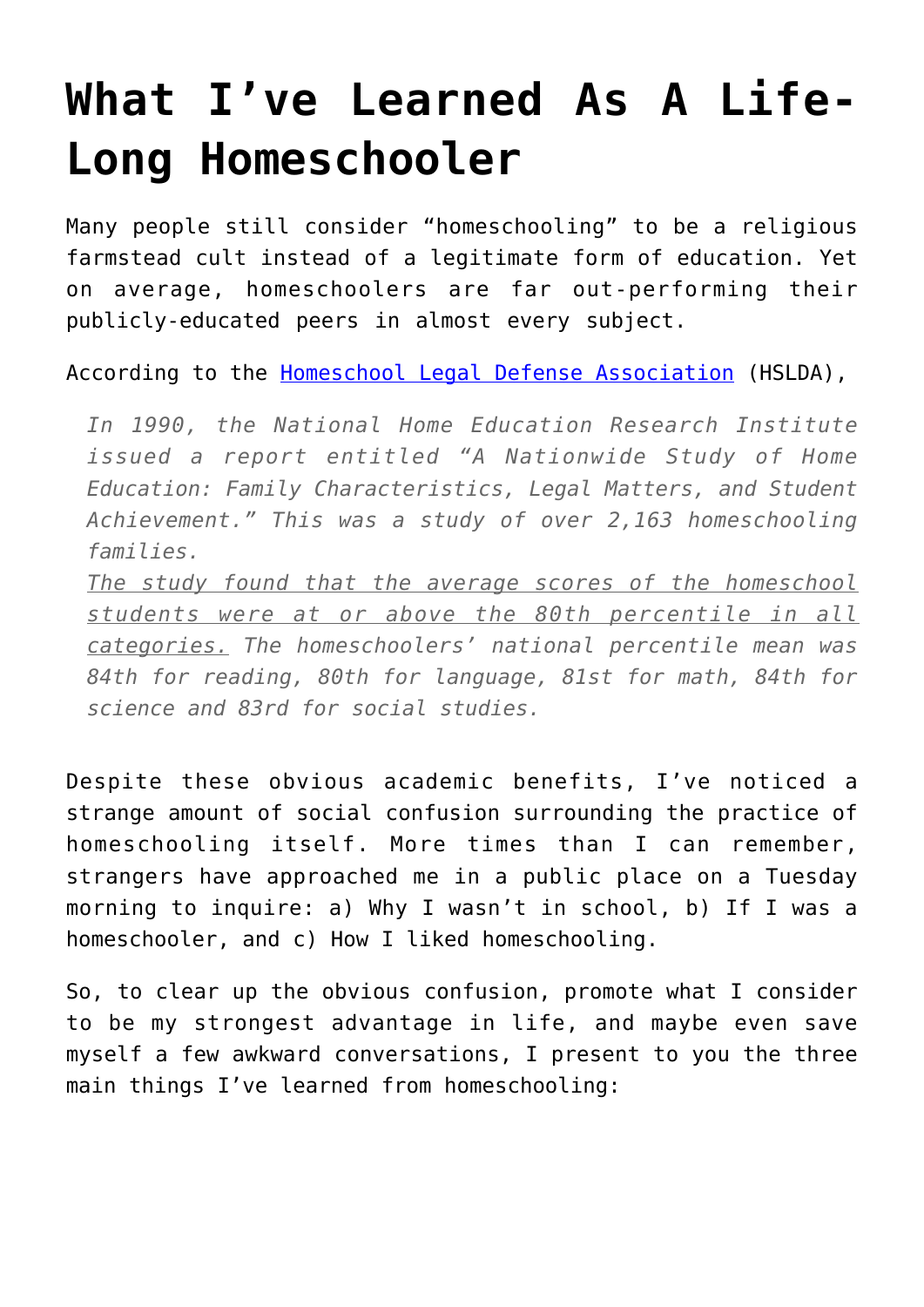## **1. How to Self-Motivate**

When your entire school day occurs in your bedroom, it's easy to get distracted. Not only because the human brain naturally tells you that your bedroom/home is a place for rest, but also because there are no supervisors around to crack the whip if you waste the whole day snoozing and scrolling through Facebook.

No one cares – not even you most of the time.

That's why, as a homeschooler, you have to be mentally strong enough to self-motivate and self-regulate. It's not always fun, but it's definitely better preparation for the infamous "real world" than having an entire teaching staff to kick your lazy butt all the way to the finish line.

And no, in my experience, my mom was not there to hold my hand every step of the way either – she was too busy with the small army of drooling toddlers that came free with our homeschooler's subscription.

## **2. How to Manage My Own Time**

During the first few years of high-school, I had no idea how to manage my own time. I stayed up late on the internet, woke up at 11 am every morning, started school around 1 pm, and then gave it up a few languid hours later. I was unproductive, insecure, and unhappy, but it was only by experiencing the consequences of poor time-management that I was finally able to improve my schedule.

Having learned my lesson the hard way, I now wake up at 5:30 every morning, work periodically during hours when I know I will perform at my best, and supplement with unholy amounts of coffee.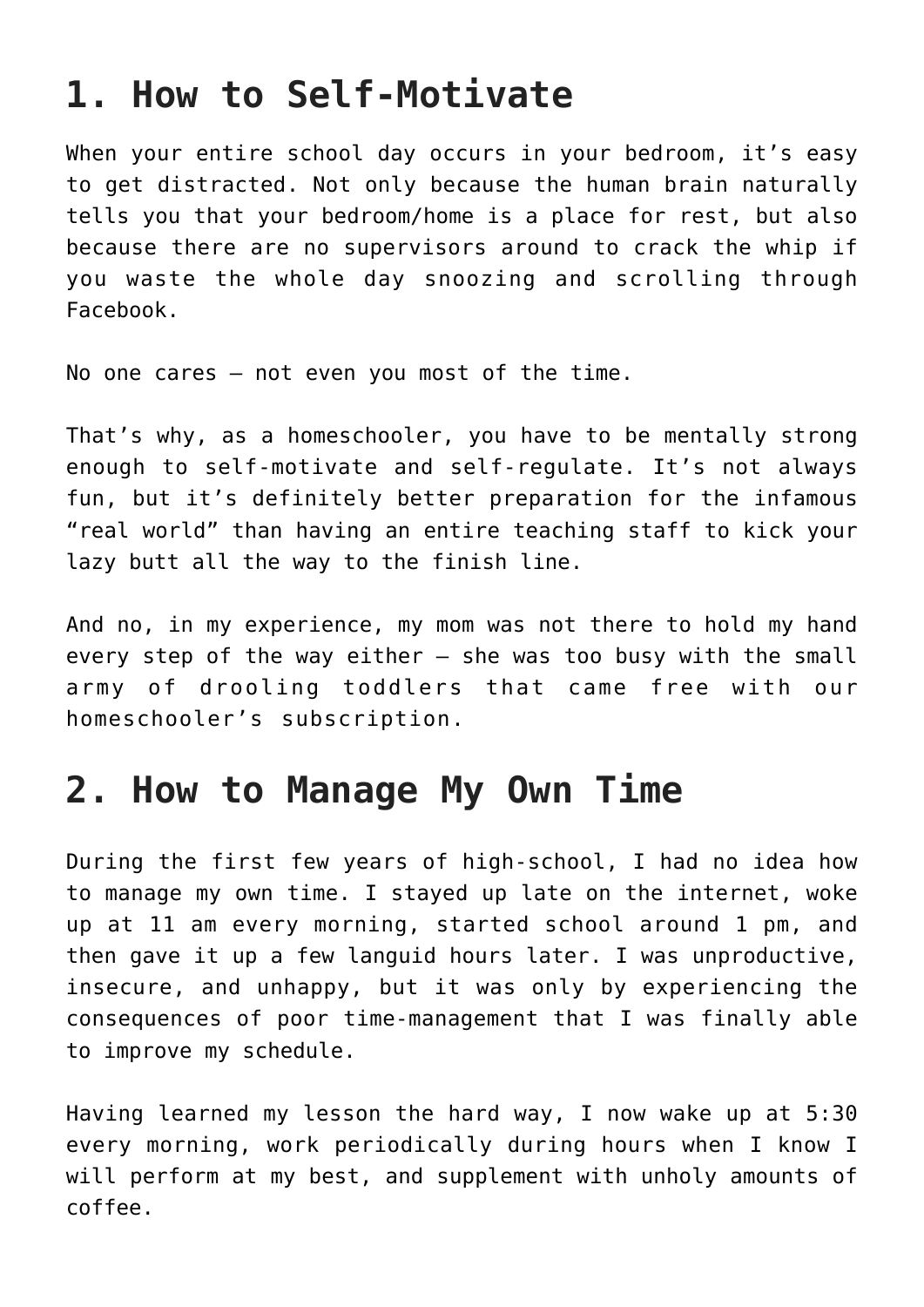I got to learn my best workflow through experience. Many teenagers simply get pushed along a uniform schedule instead of getting that same opportunity to fail and then improve.

## **3. How to Self-Educate**

At this point in my scholastic career, my mom (and primary teacher) really only instructs me on a subject if I've unsuccessfully tried to learn it by myself at least three days in a row. Of course, this was not the case when I was still very small, but as I grew older, my mother was able to give me more and more independence and control over my own education. This was one of the best things she ever did for me.

As she slowly let go, I learned to maintain my own 4.0 through independent problem-solving, logic, perseverance, and (of course) more coffee.

In essence, homeschooling has given me crucial, "real life" skills in self-motivation, self-regulation, and self-education – and I'm not alone! More and more parents are resorting to educating their own children rather than sending them off to "real school."

As Dr. Jordan Peterson says,

*When you educate someone you teach them to use language to arm them; straighten them out; organize them; elevate them…and then they're not misshapen, half-carved blocks of humanity.*

Could homeschooling be a better way to truly organize, elevate, and ennoble someone to be a real asset to society?